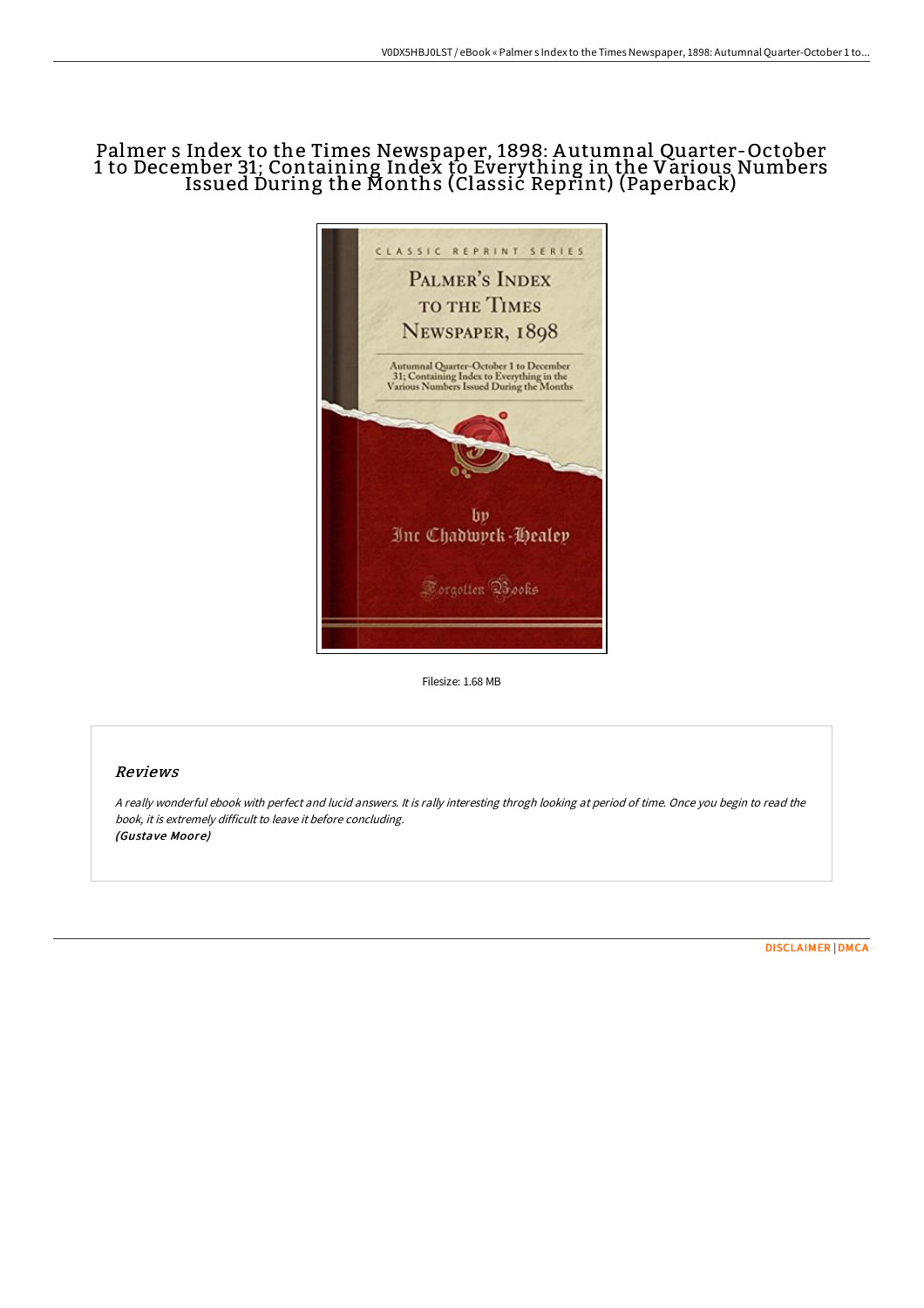### PALMER S INDEX TO THE TIMES NEWSPAPER, 1898: AUTUMNAL QUARTER-OCTOBER 1 TO DECEMBER 31; CONTAINING INDEX TO EVERYTHING IN THE VARIOUS NUMBERS ISSUED DURING THE MONTHS (CLASSIC REPRINT) (PAPERBACK)



Forgotten Books, 2017. Paperback. Condition: New. Language: English . Brand New Book \*\*\*\*\* Print on Demand \*\*\*\*\*. Excerpt from Palmer s Index to the Times Newspaper, 1898: Autumnal Quarter-October 1 to December 31; Containing Index to Everything in the Various Numbers Issued During the Months Other People s Stairs. 8 d 16 a Our Summer Holiday. A Fairy Story, by Mrs. Charlton Anne. 12 d 4 a Outlines of the Earth s History, by Prof. H. S. Shaler, 8 o 14 0 Over Fen and Wold. 2 d 14 a Owl King. 12 a 4 r Oxford Dictionary. 16 o 9 0 Pages from a Private Diary. 16 a 8 d Paleface and Redskin, 3 d 15 b Palmer s Index to The Titties News paper, 14 ii 9 s Patriots of Palestine, by Charlotte Yonge, 8 0 15 u Pattypats, 12 d 4 r Phases of M Life. By Dean Pigou. 6 11140 Philippine islands and their People, by Prof. Worcester. 17 d 16 d Pickletons, their Astonishing Adventures. 12 d 14 6 Pictures of War, by Stephen Crane, 7 a 146 Pippa Passes. 18 0 18a Pitt. Some t hapters of his Life and Times, by Lord Ashbourne. 21 n 10 a Pleasures of Literature and the Solace of Books, 2 a 14 Poems. By Eva gore-booth, 12 n 10 a Poetical Works of Robert Bridges. 29 o 14 h f Poetry for t hildren. By Charles and Mary Lamb. 12 a 4 b of Wilfrid Blunt, 18 o 13 a Portfolio of Indian Architectural Drawings, 1007c Practical Dictionary of Cookery, by Ethel s. Myer. 24 n 16 0 Pretty Poll 12 d4 6 Primitive Methodist Year Book. 4 o 6 b Princes Three and Seekers Seven, 12 d 4 c Principles of Biology, by Herbert Spencer, 2...

Read Palmer s Index to the Times Newspaper, 1898: Autumnal [Quarter-October](http://techno-pub.tech/palmer-s-index-to-the-times-newspaper-1898-autum.html) 1 to December 31; Containing Index to Everything in the Various Numbers Issued During the Months (Classic Reprint) (Paperback) Online Download PDF Palmer s Index to the Times Newspaper, 1898: Autumnal [Quarter-October](http://techno-pub.tech/palmer-s-index-to-the-times-newspaper-1898-autum.html) 1 to December 31; Containing Index to Everything in the Various Numbers Issued During the Months (Classic Reprint) (Paperback)